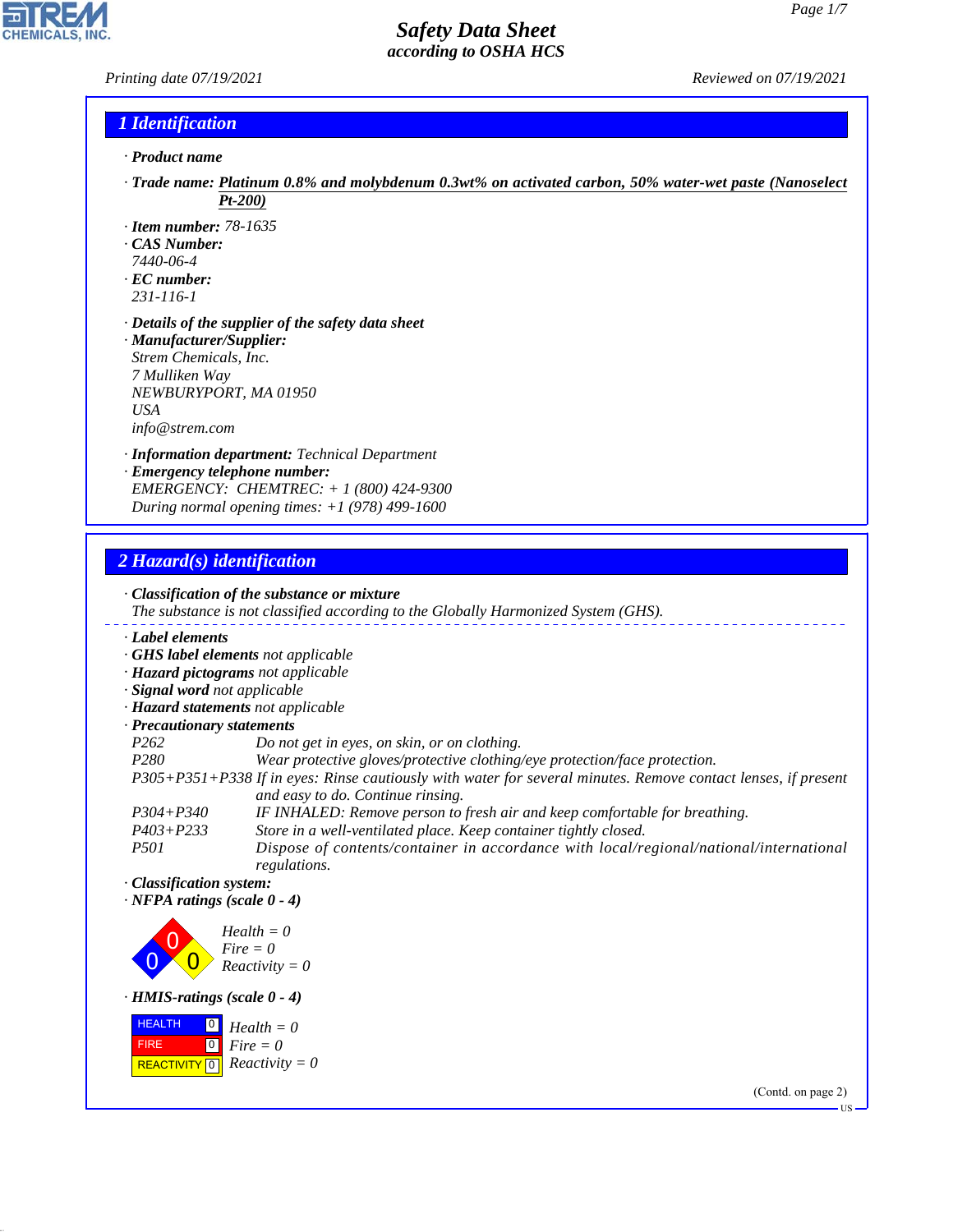*Printing date 07/19/2021 Reviewed on 07/19/2021*

*Trade name: Platinum 0.8% and molybdenum 0.3wt% on activated carbon, 50% water-wet paste (Nanoselect Pt-200)*

(Contd. of page 1)

- *· Other hazards*
- *· Results of PBT and vPvB assessment*
- *· PBT: Not applicable.*
- *· vPvB: Not applicable.*

### *3 Composition/information on ingredients*

- *· Chemical characterization: Substances*
- *· CAS No. Description*
- *7440-06-4 platinum*
- *· Identification number(s)*
- *· EC number: 231-116-1*

### *4 First-aid measures*

- *· Description of first aid measures*
- *· General information: No special measures required.*
- *· After inhalation: Supply fresh air; consult doctor in case of complaints.*
- *· After skin contact: Immediately rinse with water.*
- *· After eye contact: Rinse opened eye for several minutes under running water. Then consult a doctor.*
- *· After swallowing: If symptoms persist consult doctor.*
- *· Information for doctor:*
- *· Most important symptoms and effects, both acute and delayed No further relevant information available.*
- *· Indication of any immediate medical attention and special treatment needed No further relevant information available.*

# *5 Fire-fighting measures*

- *· Extinguishing media*
- *· Suitable extinguishing agents: Use fire fighting measures that suit the environment.*
- *· Special hazards arising from the substance or mixture No further relevant information available.*
- *· Advice for firefighters*
- *· Protective equipment: No special measures required.*

#### *6 Accidental release measures*

- *· Personal precautions, protective equipment and emergency procedures Not required.*
- *· Environmental precautions: No special measures required.*
- *· Methods and material for containment and cleaning up:*
- *Dispose contaminated material as waste according to item 13.*
- *· Reference to other sections*
- *See Section 7 for information on safe handling.*
- *See Section 8 for information on personal protection equipment.*
- *See Section 13 for disposal information.*

#### *· Protective Action Criteria for Chemicals*

*· PAC-1:*

44.1.1

*3 mg/m3*

(Contd. on page 3)



US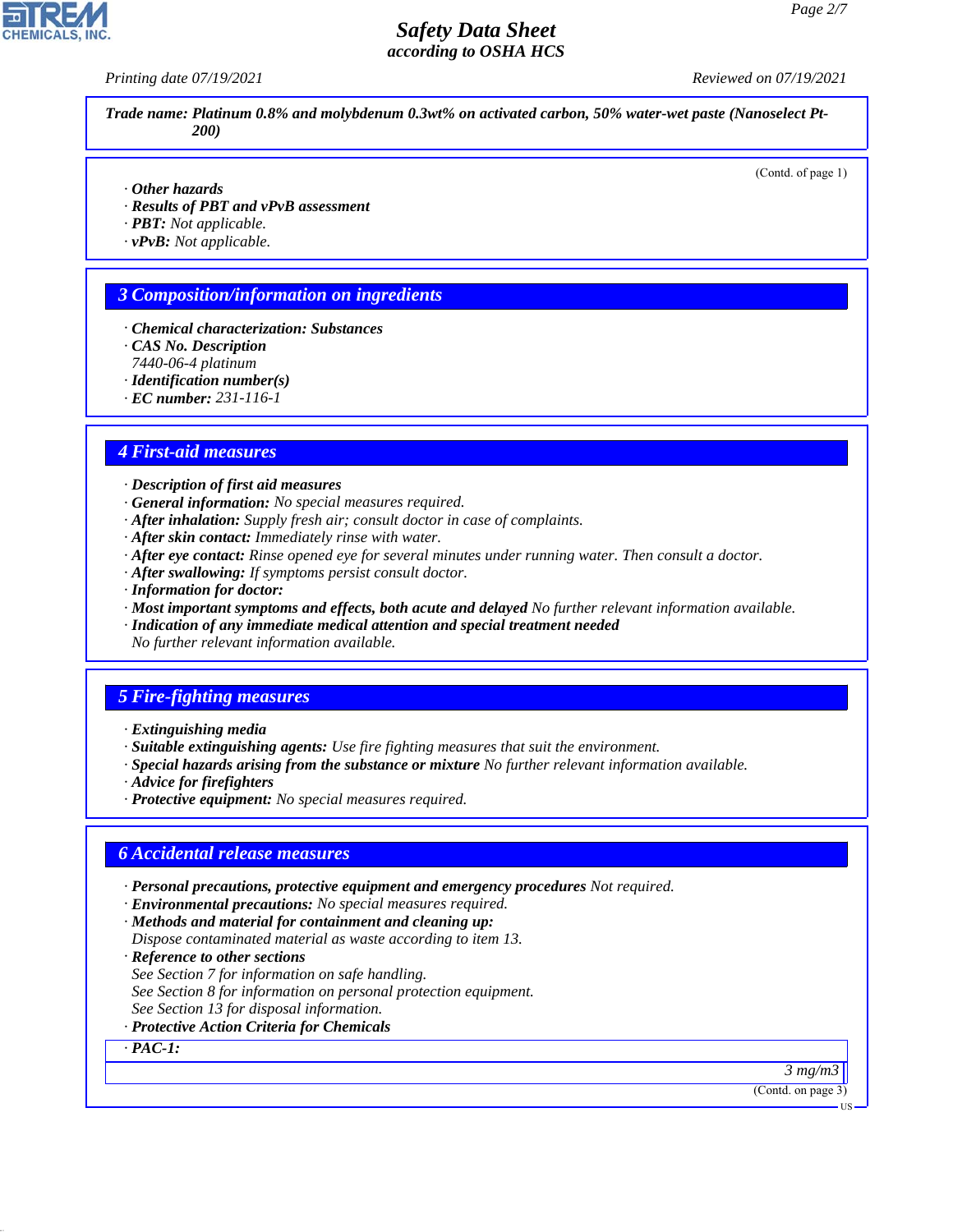*Printing date 07/19/2021 Reviewed on 07/19/2021*

*Trade name: Platinum 0.8% and molybdenum 0.3wt% on activated carbon, 50% water-wet paste (Nanoselect Pt-200)*

#### *· PAC-2:*

*· PAC-3:*

*200 mg/m3*

*33 mg/m3*

(Contd. of page 2)

# *7 Handling and storage*

- *· Handling:*
- *· Precautions for safe handling No special measures required.*
- *· Information about protection against explosions and fires: No special measures required.*
- *· Conditions for safe storage, including any incompatibilities*
- *· Storage:*
- *· Requirements to be met by storerooms and receptacles: No special requirements.*
- *· Information about storage in one common storage facility: Not required.*
- *· Further information about storage conditions: None.*
- *· Specific end use(s) No further relevant information available.*

### *8 Exposure controls/personal protection*

- *· Additional information about design of technical systems: No further data; see item 7.*
- *· Control parameters*

*· Components with limit values that require monitoring at the workplace:*

#### *7440-06-4 platinum*

- *PEL Long-term value: 0.002 mg/m³ soluble salts, as Pt*
- *REL Long-term value: 1\* 0.002\*\* mg/m³ \*Metal \*\*soluble salts, as Pt*
- *TLV Long-term value: 1\* 0.002\*\* mg/m³*
	- *\*metal \*\*soluble salts, as Pt*

*· Additional information: The lists that were valid during the creation were used as basis.*

- *· Exposure controls*
- *· Personal protective equipment:*
- *· General protective and hygienic measures:*

*The usual precautionary measures for handling chemicals should be followed.*

- *· Breathing equipment: Not required.*
- *· Protection of hands:*



44.1.1

\_S*Protective gloves*

*The glove material has to be impermeable and resistant to the product/ the substance/ the preparation.*

*Due to missing tests no recommendation to the glove material can be given for the product/ the preparation/ the chemical mixture.*

*Selection of the glove material on consideration of the penetration times, rates of diffusion and the degradation · Material of gloves*

*The selection of the suitable gloves does not only depend on the material, but also on further marks of quality and varies from manufacturer to manufacturer.*

(Contd. on page 4)

US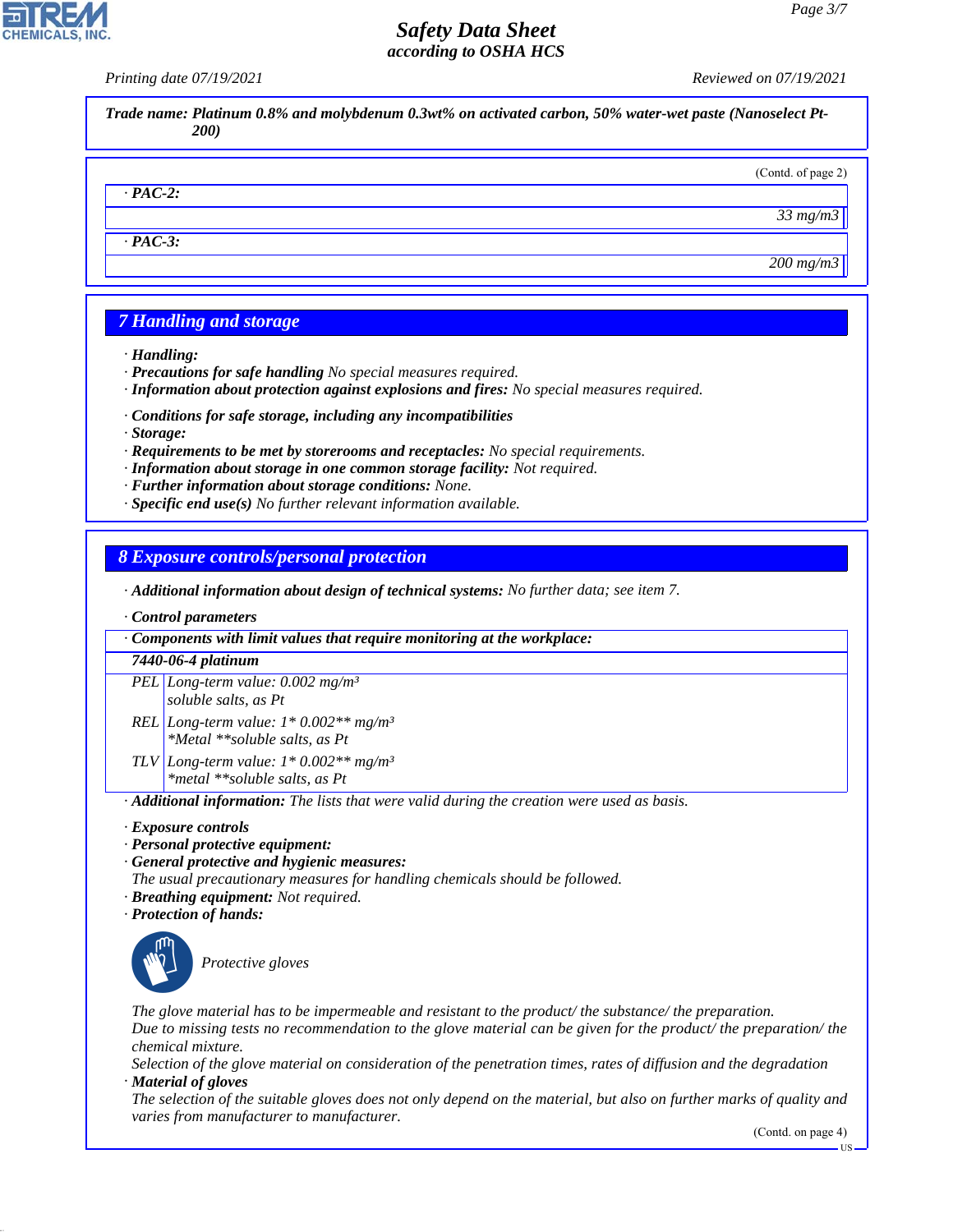*Printing date 07/19/2021 Reviewed on 07/19/2021*

*Trade name: Platinum 0.8% and molybdenum 0.3wt% on activated carbon, 50% water-wet paste (Nanoselect Pt-200)*

(Contd. of page 3)

#### *· Penetration time of glove material*

*The exact break through time has to be found out by the manufacturer of the protective gloves and has to be observed.*

*· Eye protection: Safety glasses*

# *9 Physical and chemical properties*

| · Information on basic physical and chemical properties    |                                               |                    |
|------------------------------------------------------------|-----------------------------------------------|--------------------|
| <b>General Information</b>                                 |                                               |                    |
| $\cdot$ Appearance:<br>Form:                               | Powder                                        |                    |
| Color:                                                     | <b>Black</b>                                  |                    |
| $\cdot$ Odor:                                              | <i><b>Odorless</b></i>                        |                    |
| · Odor threshold:                                          | Not determined.                               |                    |
| $\cdot$ pH-value:                                          | Not applicable.                               |                    |
|                                                            |                                               |                    |
| · Change in condition                                      |                                               |                    |
| <b>Melting point/Melting range:</b>                        | 1.772 °C (35 °F)                              |                    |
| <b>Boiling point/Boiling range:</b>                        | 3.825 °C (39 °F)                              |                    |
| · Flash point:                                             | Not applicable.                               |                    |
| · Flammability (solid, gaseous):                           | Product is not flammable                      |                    |
| · Ignition temperature:                                    |                                               |                    |
| <b>Decomposition temperature:</b>                          | Not determined.                               |                    |
| $\cdot$ Auto igniting:                                     | Not determined.                               |                    |
| · Danger of explosion:                                     | Product does not present an explosion hazard. |                    |
| · Explosion limits:                                        |                                               |                    |
| Lower:                                                     | Not determined.                               |                    |
| <b>Upper:</b>                                              | Not determined.                               |                    |
| $\cdot$ Vapor pressure at 20 °C (68 °F):                   | $1.33$ hPa $(1$ mm $Hg)$                      |                    |
| $\cdot$ Density at 20 °C (68 °F):                          | 21.4 g/cm <sup>3</sup> (178.583 lbs/gal)      |                    |
| · Relative density                                         | Not determined.                               |                    |
| · Vapor density                                            | Not applicable.                               |                    |
| $\cdot$ Evaporation rate                                   | Not applicable.                               |                    |
| · Solubility in / Miscibility with                         |                                               |                    |
| Water:                                                     | Insoluble.                                    |                    |
| · Partition coefficient (n-octanol/water): Not determined. |                                               |                    |
| · Viscosity:                                               |                                               |                    |
| Dynamic:                                                   | Not applicable.                               |                    |
| Kinematic:                                                 | Not applicable.                               |                    |
| · Solvent content:                                         |                                               |                    |
| Organic solvents:                                          | $0.0\%$                                       |                    |
| <b>VOC</b> content:                                        | 0.0 g/l / 0.00 lb/gl                          |                    |
| Solids content:                                            | 100.0%                                        |                    |
|                                                            |                                               | (Contd. on page 5) |



44.1.1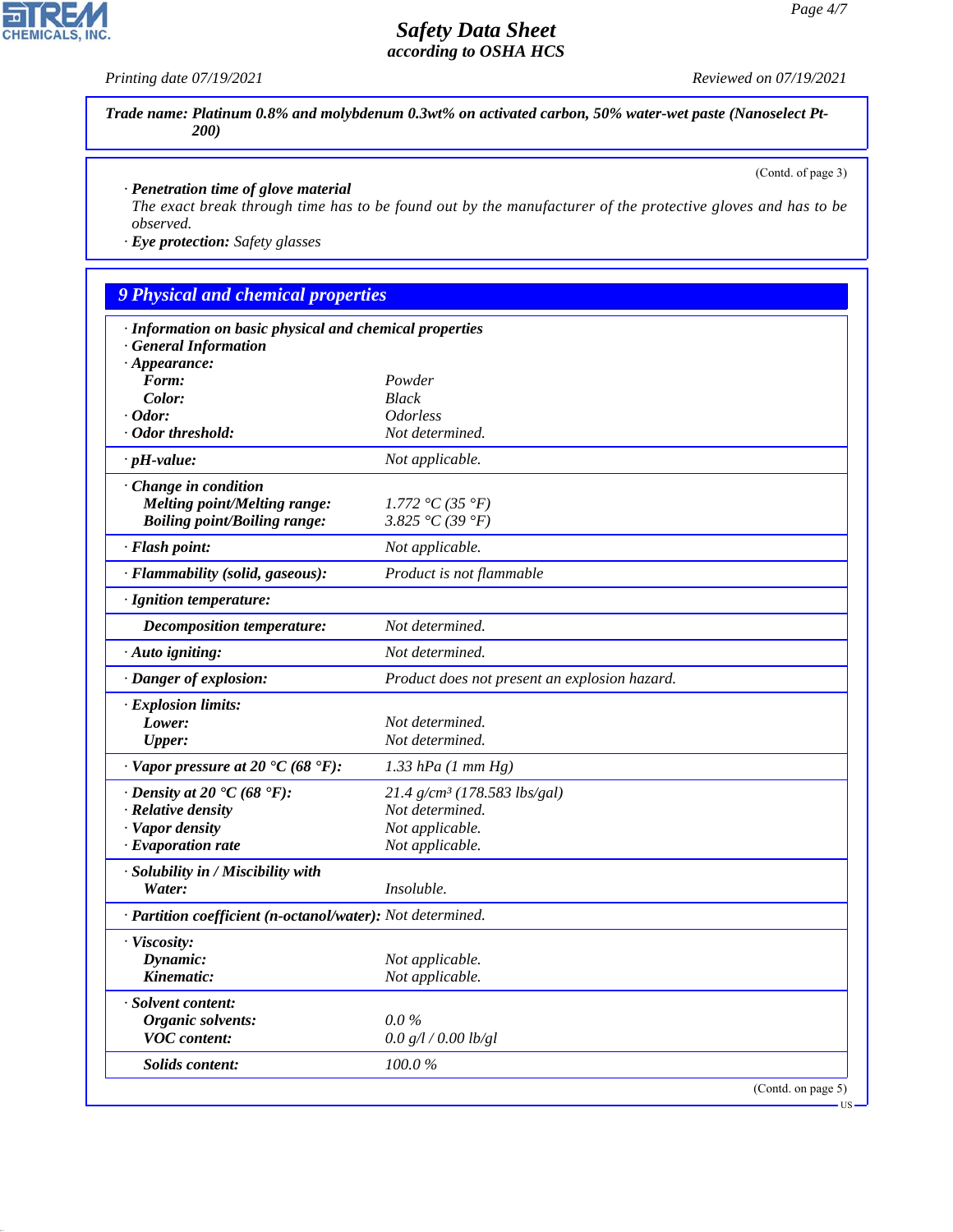*Printing date 07/19/2021 Reviewed on 07/19/2021*

(Contd. of page 4)

*Trade name: Platinum 0.8% and molybdenum 0.3wt% on activated carbon, 50% water-wet paste (Nanoselect Pt-200)*

*· Other information No further relevant information available.*

#### *10 Stability and reactivity*

*· Reactivity No further relevant information available.*

- *· Chemical stability*
- *· Thermal decomposition / conditions to be avoided: No decomposition if used according to specifications.*
- *· Possibility of hazardous reactions No dangerous reactions known.*
- *· Conditions to avoid No further relevant information available.*
- *· Incompatible materials: No further relevant information available.*
- *· Hazardous decomposition products: No dangerous decomposition products known.*

#### *11 Toxicological information*

*· Information on toxicological effects*

- *· Acute toxicity:*
- *· Primary irritant effect:*
- *· on the skin: No irritant effect.*
- *· on the eye: No irritating effect.*
- *· Sensitization: No sensitizing effects known.*
- *· Additional toxicological information:*

*When used and handled according to specifications, the product does not have any harmful effects according to our experience and the information provided to us.*

*The substance is not subject to classification.*

*· Carcinogenic categories*

#### *· IARC (International Agency for Research on Cancer)*

*Substance is not listed.*

*· NTP (National Toxicology Program)*

*Substance is not listed.*

*· OSHA-Ca (Occupational Safety & Health Administration)*

*Substance is not listed.*

# *12 Ecological information*

*· Toxicity*

44.1.1

- *· Aquatic toxicity: No further relevant information available.*
- *· Persistence and degradability No further relevant information available.*
- *· Behavior in environmental systems:*
- *· Bioaccumulative potential No further relevant information available.*
- *· Mobility in soil No further relevant information available.*
- *· Additional ecological information:*
- *· General notes: Not known to be hazardous to water.*
- *· Results of PBT and vPvB assessment*
- *· PBT: Not applicable.*
- *· vPvB: Not applicable.*

(Contd. on page 6)



**HQ**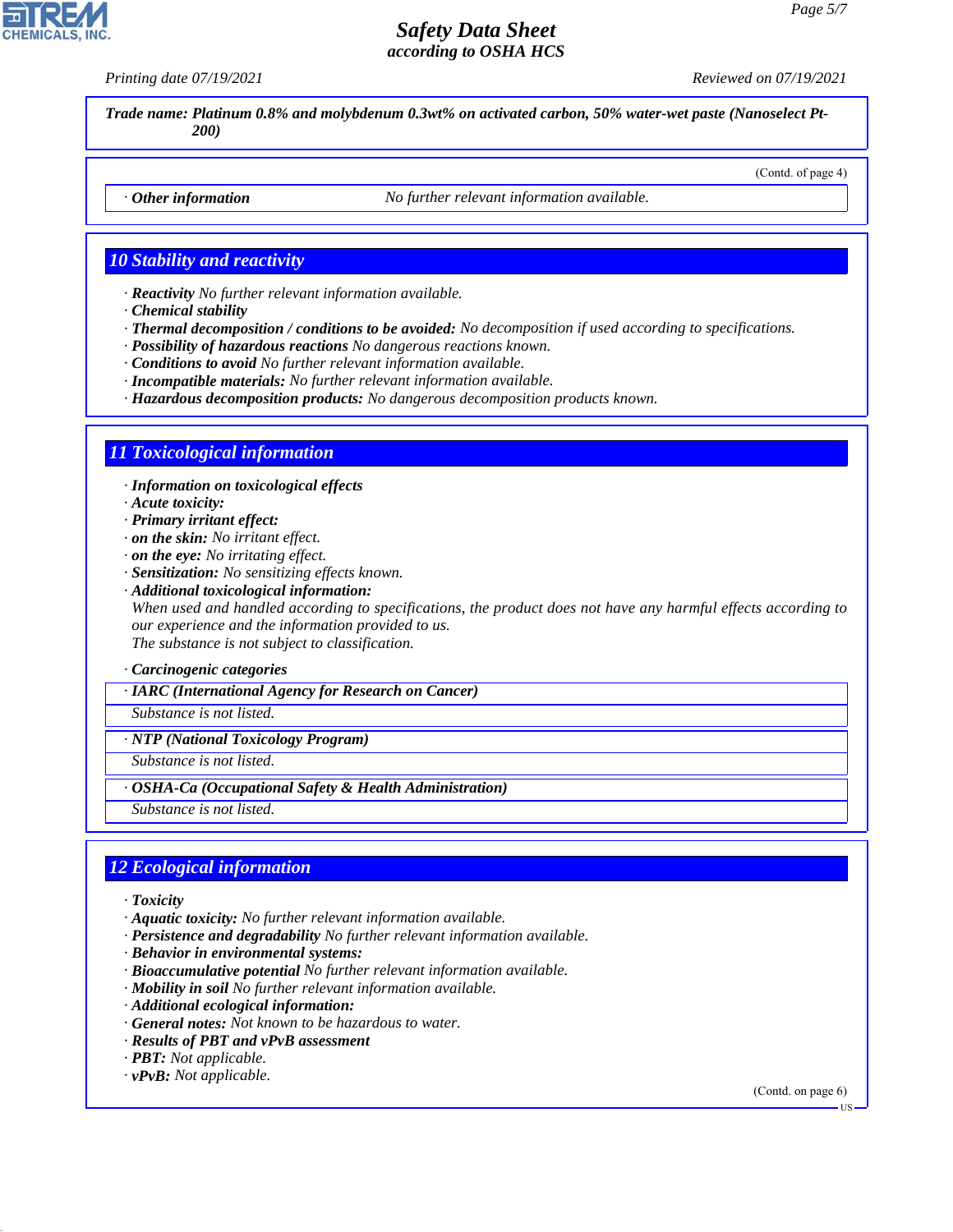**CHEMICALS** 

*Printing date 07/19/2021 Reviewed on 07/19/2021*

*Trade name: Platinum 0.8% and molybdenum 0.3wt% on activated carbon, 50% water-wet paste (Nanoselect Pt-200)*

(Contd. of page 5)

*· Other adverse effects No further relevant information available.*

#### *13 Disposal considerations*

*· Waste treatment methods*

*· Recommendation: Disposal must be made according to official regulations.*

*· Uncleaned packagings:*

*· Recommendation: Disposal must be made according to official regulations.*

# *14 Transport information · UN-Number · DOT, ADN, IMDG, IATA not regulated · UN proper shipping name · DOT, ADN, IMDG, IATA not regulated · Transport hazard class(es) · DOT, ADN, IMDG, IATA · Class not regulated · Packing group · DOT, IMDG, IATA not regulated · Environmental hazards: · Marine pollutant: No · Special precautions for user Not applicable. · Transport in bulk according to Annex II of MARPOL73/78 and the IBC Code Not applicable. · UN "Model Regulation": not regulated*

# *15 Regulatory information*

*· Safety, health and environmental regulations/legislation specific for the substance or mixture · Sara*

*· Section 355 (extremely hazardous substances):*

*Substance is not listed.*

*· Section 313 (Specific toxic chemical listings):*

*Substance is not listed.*

*· TSCA (Toxic Substances Control Act):*

*Substance is listed.*

*· Proposition 65*

44.1.1

*· Chemicals known to cause cancer:*

*Substance is not listed.*

*· Chemicals known to cause reproductive toxicity for females:*

*Substance is not listed.*

(Contd. on page 7)

US